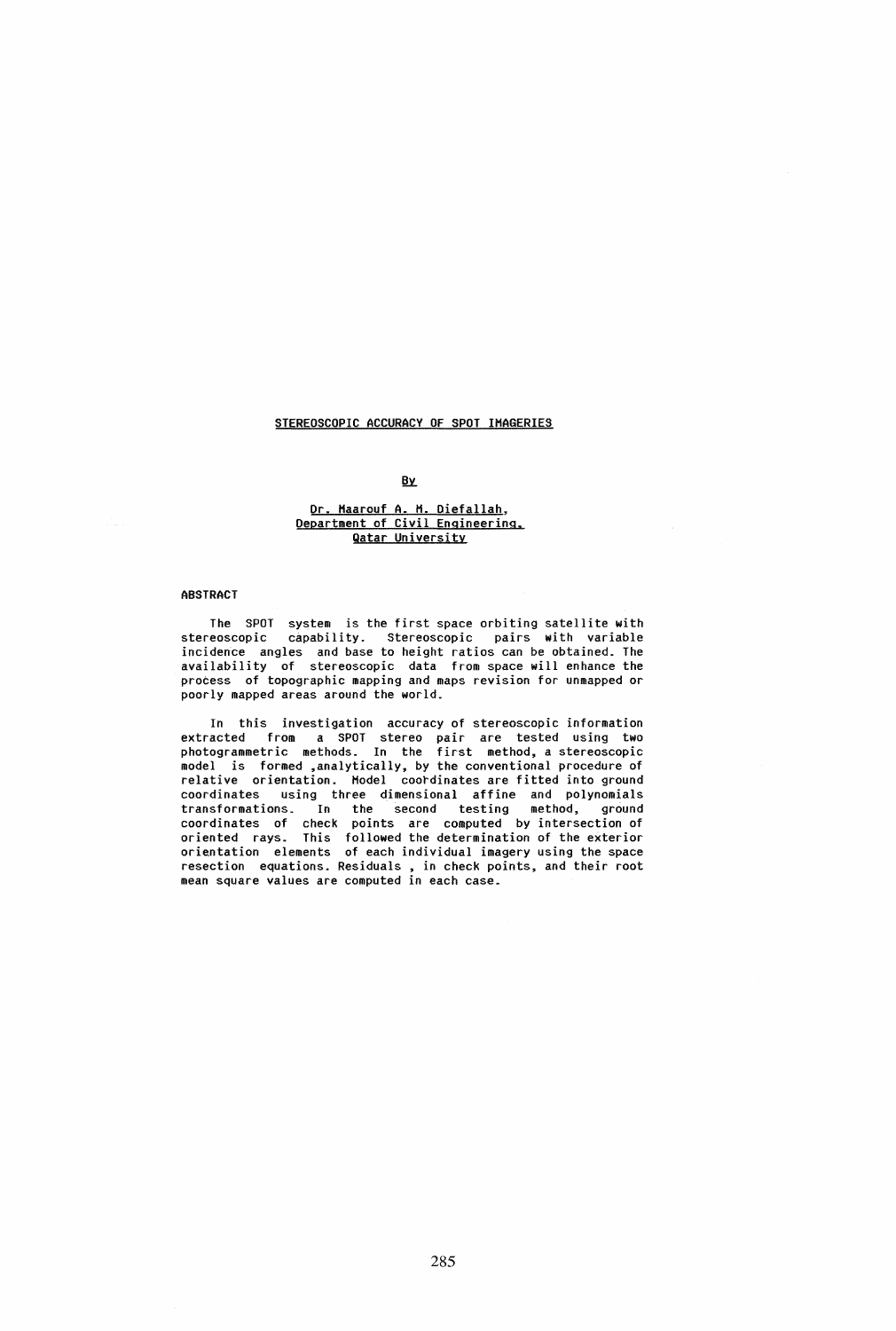### 1- INTRODUCTION

SPOT-1 was launched in February 1986 and followed by SPOT-2 in January 1990. Each one of the two satellites circles the Earth in a synchronous orbit (altitude 832 km) and repeats its coverage every 26 days. SPOT-1 and SPOT-2 carry an identical push-broom sensor system. This sensor system includes two identical optical instruments, the HRV1 and HRV2 (High Visible Resolution). SPOT's sensor produces images in two modes; the panchromatic mode (p) with a single spectral band (0.51 um to 0.73 um) and a ground resolution of 10 m and the multispectral mode (XS) with three spectral bands (between 0.5 um to 0.84 um) and a ground resolution of 20 m.

The reflected radiation picked up by the optical instrument, for each spectral band, is measured by an array of detectors (6000 for the<br>'<sup>D'</sup> mode, 3000 for each of the spectral bande of mode, 3000 for each of the spectral bands of the 'XS· mode) which forms .rows of the image perpendicular to the satellite track (60 km on the ground). The scenes dimension parallel to the satellite .track is achieved by movement of the satellite along its orbit. Each SPOT scene covers 60 km by 60 km.

mirror situated in front of the HRV instrument allows modification of the look direction making an across-track angle with the vertical that can reach  $\pm$ 27 degrees. So, it is possible to record images of the same ground area at different look angles from different orbits forming a stereoscopic pair from any two of such images.

In this investigation a SPOT stereoscopic pair was used to extract 3-dimensional information by using conventional photogrammetric methods. In the first method, a stereomodel was formed by an analytical relative orientation. Model coordinates, then, were<br>fitted into ground coordinates using into ground coordinates using 3-dimensional affine and polynomials transformations. In the second method of stereoscopic analysis, ground coordinates, in three dimensions. of check points are computed by space intersection. In this case, the exterior orientation elements of each image is determined, first, by space resection and then used to orient left and right rays through image points to intersect in the ground position of any point. A variable number of ground control points is used to determine the transformation and orientation parameters in each case. A special polynomial was used to correct computed<br>heights derived from the second method. derived from the second method. Residuals and their root mean squares in a number of check points were determined and analysed.

 $\sim$ 

### 2- THE MATHEMATICAL MODELS

conventional photogrammetrical mathematical models were used in this investigation to perform stereoscopic analysis of the SPOT data. There are two well known analytical methods for extracting 3-dimensional ground coordinates from a stereo pair of images. In the first method, a stereomodel is formed and ,then, computed model are transformed into ground coordinates by a mathematical model for absolute orientation. There are a number of ways to solve the problem of relative orientation ,coplanirity equation, analytically. In this investigation, the method of fixing the left hand image is adopted and, accordingly, the relative orientation mathematical model can be written as:

 $(x \ y \ z)$   $L \cdot \begin{vmatrix} 0 & -Bz & By \\ Bz & 0 & -Bx \\ -By & Bx & 0 \end{vmatrix} \cdot \frac{R}{Z} \cdot \begin{vmatrix} x \\ y \\ z \end{vmatrix} = 0$ 

where  $(x \ y \ z)$ L and  $(x \ y \ z)$ r are the image coordinates of any point at the left and right images respectively and Bx is an arbitrary scale factor for the formed stereomodel. The five orientation parameters are; the base component in V-direction 'BY'. the base component in I-direction 'Sz' and the three rotation elements which define the orthogonal rotation matrix  $R'$ . For images collected by scanners, the relative orientation parameters may change along the track direction and polynomials may be considered to represent these changes. In this study. changes in the base components 'By' and 'Bz' are taken into consideration and represented by polynomials.

After determining the relative orientation elements, 3-dimensional model coordinates of any image point in the overlapping area between the two images can be computed. The mathematical models used for model coordinates transformation into ground coordinates are:

(i) The three-dimensional transformation in the form:-

> $E = a1 + a2.$ Xm +  $a3.$ Ym +  $a4.$ Zm,  $N = b1 + b2$ .Xm +  $b3.Ym + b4.Zm$ , and  $H = c1 + c2$ .  $Xm + c3$ .  $Ym + c4$ .  $Zm$

(ii) The three-dimensional second order polynomials in the form:-

 $E = a1 + a2.$ Xm +  $a3.$ Ym +  $a4.$ Zm +  $a5.$ Xm \*\*2 + a6.Ym\*\*2 t a7.Xm.Ym.

 $N = b1 + b2.$ Xm + b3.Ym + b4.Zm + b5.Xm\*\*2 + b6.Ym\*\*2 + b7.Xm.Ym and

 $H = c1 + c2.$ Xm +  $c3.$ Ym +  $c4.$ Zm +  $c5.$ Xm \*\*2 + c6.Ym\*\*2 + c7>Xm.Ym.

where (E,N,H), (Xm,Ym.Zm) are, respectively, the ground and model coordinates of any reference point and the remaining elements are the transformation parameters or cxonstants. This method, some times, is called 'the two steps orientation'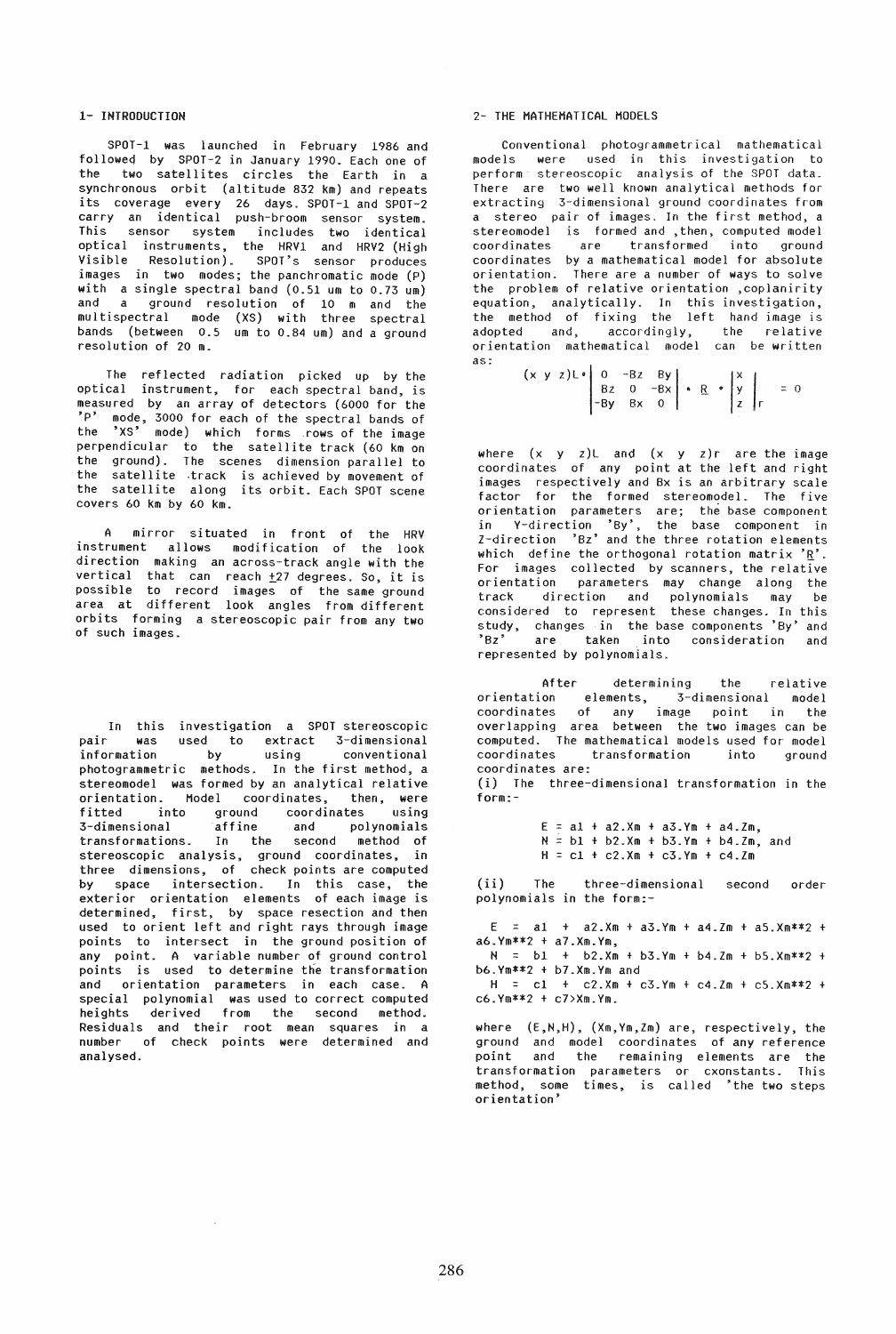In the second method of extracting 3-dimensional coordinates from a stereo pair, some times is called 'the one step orientation' the following procedure has to be followed. • (i) The orientation elements of each image have to be determined by applying the space resection equations:

$$
x+xp = C.
$$
  
\n
$$
x+xp = C.
$$
  
\n
$$
r11(Xs-xg)+r21(Ys-yg)+r31(Zs-zg)
$$
  
\n
$$
r13(Xs-xg)+r23(Ys-yg)+r33(Zs-zg)
$$
  
\n
$$
r12(Xs-xg)+r22(Ys-yg)+r32(Zs-zg)
$$
  
\n
$$
r13(Xs-xg)+r23(Ys-yg)+r33(Zs-zg)
$$

where; (X,Y), *(X9,Yg,lg)* are the image and ground coordinates of any control point,(XP.Yp,C) are the interior orientation elements of the image and (Xs,Ys,Zs,R) are the exterior orientation elements of the same image. It is obvious that the rotation matrix R is an orthogonal and is defined by three independent parameters. Thus, a total number of 9-orientation elements will define the attitude for each image.

(ii) The oriented (rotated) image coordinates of any point  $\begin{bmatrix} X^* \\ Y^* \end{bmatrix}$  =  $\begin{bmatrix} X+XP \\ I+XP \end{bmatrix}$ 

(iii) Ground coordinates of any reference point *(X9,Yg,lg)* can be computed using the following equations:-

*Ig* = [ls".CX"/C") - Is'\*(X'/C')+ Xs" - XS']/[X"/C"-X'/C'],  $Xg = [Xs^3 - X^**(Zg-Zs^*)/C^*]$  and

 $Yg = [Ys' - Y' * \{Zg-Zs'\}/C']$ .

(' and " refer to image number one and image number two respectively.)

To correct computed heights (I-coordinates) from the effects of applying approximate scale factor and from parallaxes, a polynomial in the form =

 $dZ = a1 + a2. X + a3. Y + a4. Z + a5. X**2+$ a6.X.Y; is used. Another form of the heights correction polynomial ,where observational errors in X-direction are considerd is also tested. This polynomial is in the form:'

*dl=al* + a2. X' + a3. X· + a4. OX' t as. OX"; where,  $(dz)$  is the error in computed height,  $(X^3, X^n)$  are the rotated image coordinates and (OX',OX") are the residuals in image coordinates. The signs ' and "" refer to image number one and image number two respectively. This last polynomial can not be applied, in practice, since the computation of residuals in image coordinates require the availability of ground coordinates. So, this polynomial is applied only to test the effects of observational errors on the computed heights.

3- RESULTS

Reference points used in this experiment are classified, according to thier identification qualities, into two groups. The first group is the formed from a 23 well-identified points. The second patch is formed by adding another 9 points, of moderate identification quality, to the first group making a totoal of 32 reference points.

The stereomodel was formed, first, by conventional anylytical relative orientation procedure. A modified method for analytical relative orientation, then, was applied. In this modified approach, the base components ,By and Bz, are represented by second-order polynomials in order to take into accuonts changes with time. Table (1) shows the root mean squares values of the computed V-parallax in each case.

Table (1). Root Mean Squares in V-Parallax at Check points after App lying the Conventional and The Modified Relative Orientation Methods.

| Number of Check Points | Root Mean Squares in Y-Parallax (um)                   |             |  |  |  |
|------------------------|--------------------------------------------------------|-------------|--|--|--|
|                        | Conventional Relative Modified Relative<br>Orientation | Orientation |  |  |  |
| 37                     | 50.5                                                   | 12.2        |  |  |  |
| 23                     | 39.9                                                   | 3.0         |  |  |  |

computed model coordinates are fitted into ground coordinates using three-dimensional<br>affine and polynomials transformations. affine and polynomials Residuals and their root mean squares values, of coordinates of check points, are computed and shown in Table (2).

Table (2). Root Mean Squares Values of Residuals at Reference Points After Fitting Model Coordinates Into Ground Coordinates Using Three-dimensional Affine and Second Order Polynomials Transformations.

| Number of<br>Reference<br>Points | Root Mean Squares (meter) |    |                |                          |    |     |  |  |
|----------------------------------|---------------------------|----|----------------|--------------------------|----|-----|--|--|
|                                  | Affine Transformation     |    |                | Second-order Polynomials |    |     |  |  |
|                                  | Rx                        | Rv | R <sub>z</sub> | Rx                       | Rv | Rz. |  |  |
| 37                               | 55                        | 58 | 19             | 38                       | 39 | 18  |  |  |
| 23                               | 40                        | 47 | 17             | 24                       | 29 | 13  |  |  |